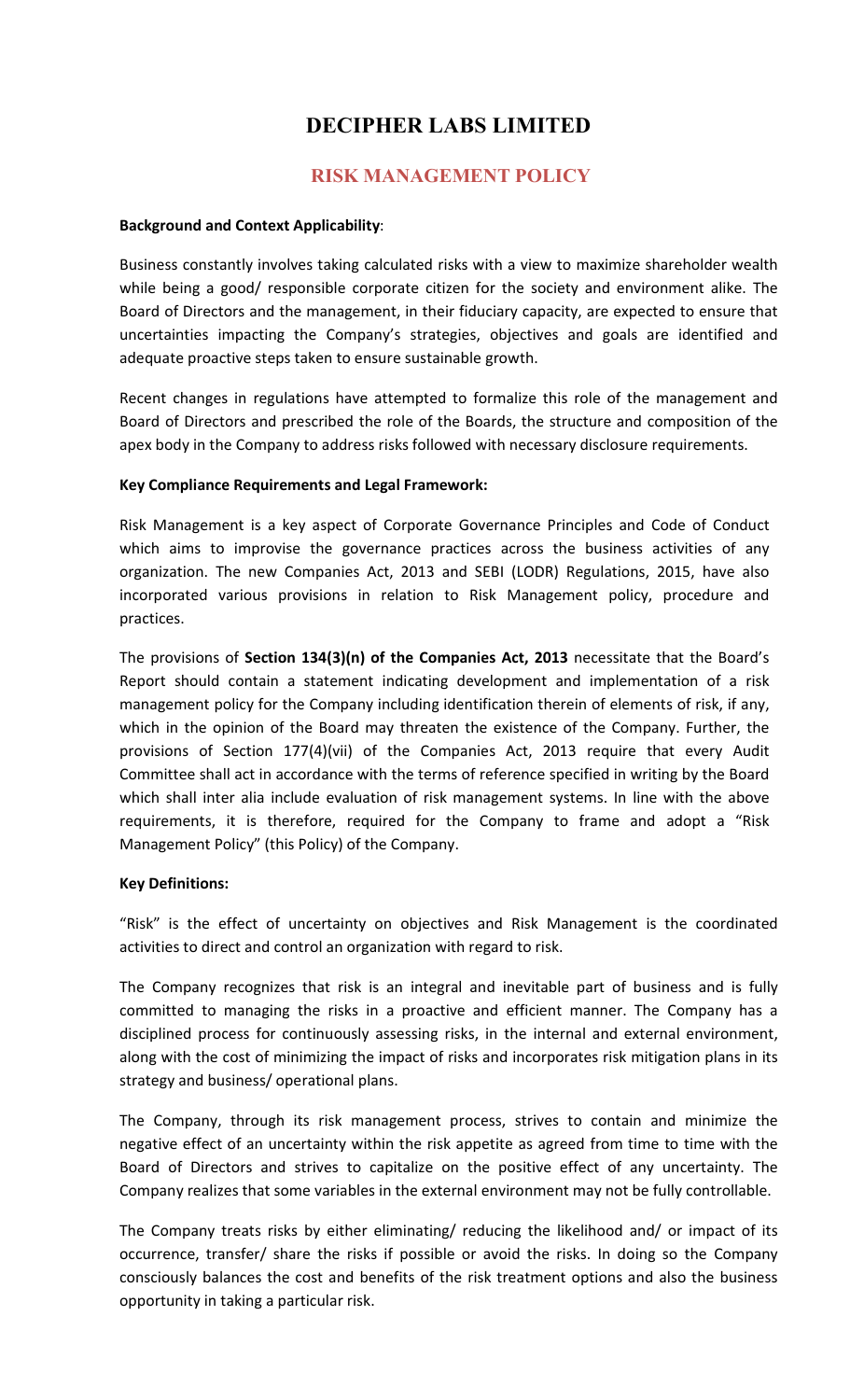## Risk Assessment –

The systematic process of identifying and analysing risks. Risk Assessment consists of a detailed study of threats and vulnerability and resultant exposure to various risks.

## Risk Management –

The systematic way of protecting business resources and income against losses so that the objectives of the Company can be achieved without unnecessary interruption.

## Risk Management Process -

The systematic application of management policies, procedures and practices to the tasks of establishing the context, identifying, analyzing, evaluating, treating, monitoring and communicating risk.

### Purpose and Scope of the Policy:

The main objective of this Policy is to ensure sustainable business growth with stability and to promote a pro-active approach in reporting, evaluating and resolving risks associated with the Company's business. In order to achieve the key objective, this Policy establishes a structured and disciplined approach to Risk Management, in order to guide decisions on risk related issues.

## The specific objectives of this Policy are:

 To ensure that all the current and future material risk exposures of the Company are identified, assessed, quantified, appropriately mitigated, minimized and managed i.e. to ensure adequate systems for risk management.

 To establish a framework for the company's risk management process and to ensure its implementation.

 To enable compliance with appropriate regulations, wherever applicable, through the adoption of best practices.

To assure business growth with financial stability.

### Risk Management and key Activities:

Risk management, by and large involves reviewing the operations of the organization followed by identifying potential threats to the organization including cyber security and the likelihood of their occurrence, and then taking appropriate actions to address the most likely threats.

The basic activities in any risk management system are.

- Risk identification.
- Risk assessment.
- Risk control.

Each of the risk needs to be assessed by the enterprise for its impact on profit and cash flow. Likelihood of occurrence and scope for mitigation or reduction including those relating to cyber security.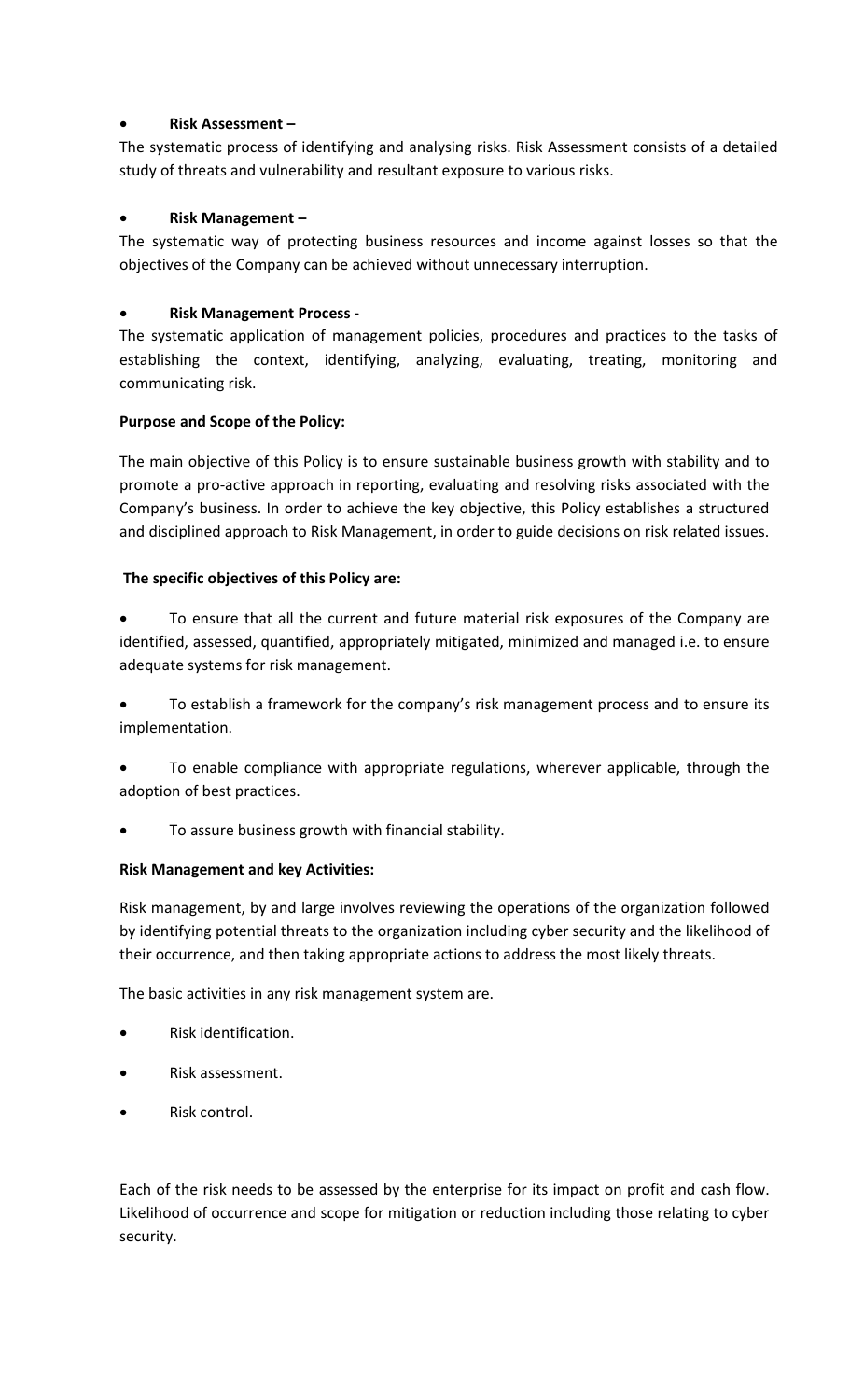The risks, which the Company may be exposed to, are classified broadly in the following categories:

#### a) Business Risk

Business risk is impacted by several factors such as demand sales volume, per-unit price, input costs, competition, overall economic climate and government regulations. The risk exists when the company has lower than anticipated profits, or experiences a loss rather than a profit.

#### b) Financial Risk

The risk that exists when the Company's cash flows are not enough to pay creditors and fulfill other financial responsibilities. The more debt a Company owes, the more likely it is to default on its financial obligations. Taking on higher levels of debt or financial liability therefore increases a Company's level of financial risk.

#### c) Foreign exchange risk

The risk that exists when a financial transaction is denominated in a currency that is different from the base currency of the Company. There may be an adverse movement in the exchange rate of the denomination currency in relation to the base currency before the date of completion of the transaction.

#### d) Contractual risk

The risk assessment to be carried out before the Company enters into contract and stipulate such terms in the agreement that will ensure that the contracting party has adequately protected the Company against the threat of financial loss. Its application can reduce the potential risk and financial consequences arising from the negligent acts of others while commercial activity is carried out for the contracting party.

#### e) Asset Protection Strategy

It is a strategy used for protecting assets of the Company from civil money judgments, natural calamities and strife and other causes of unrest.

Composition of Risk Management Committee shall be as mentioned below, wherever it is applicable and otherwise the Risk Management shall be directly dealt with by the Board.

1. Risk Management Committee will be of All Working Directors, One Member from Technical Experts, one Member from Finance and Company Secretary who will be convener of the meeting.

2. The Chairman of the Committee will be elected from the members.

3. The Risk Management Committee will meet at least Once in a year.

4. The Risk Management Policies are based on philosophy of achieving substantial growth while mitigating and managing risks involved.

Scope of Risk Management Committee: The Risk Management Committee formed by the Board of Directors, is bound by the charter drawn up by the Board of Directors of the Company which lays down the rights, duties and responsibilities of the Risk Management Committee. The Risk Management Committee is inter alia responsible for oversight of the overall risk management process of the Company and to ensure that key strategic and business risk are identified and addressed by the management. Specifically, RMC is concerned with the identification of internal and external risks faced by the Company, including financial, operational, sectoral, sustainability (particularly, ESG related risks), information, cyber security risks, business continuity or any other risk, as may be identified from time to time and ensure that appropriate methodology, processes and systems are in place to monitor and evaluate risks associated with the business of the Company.